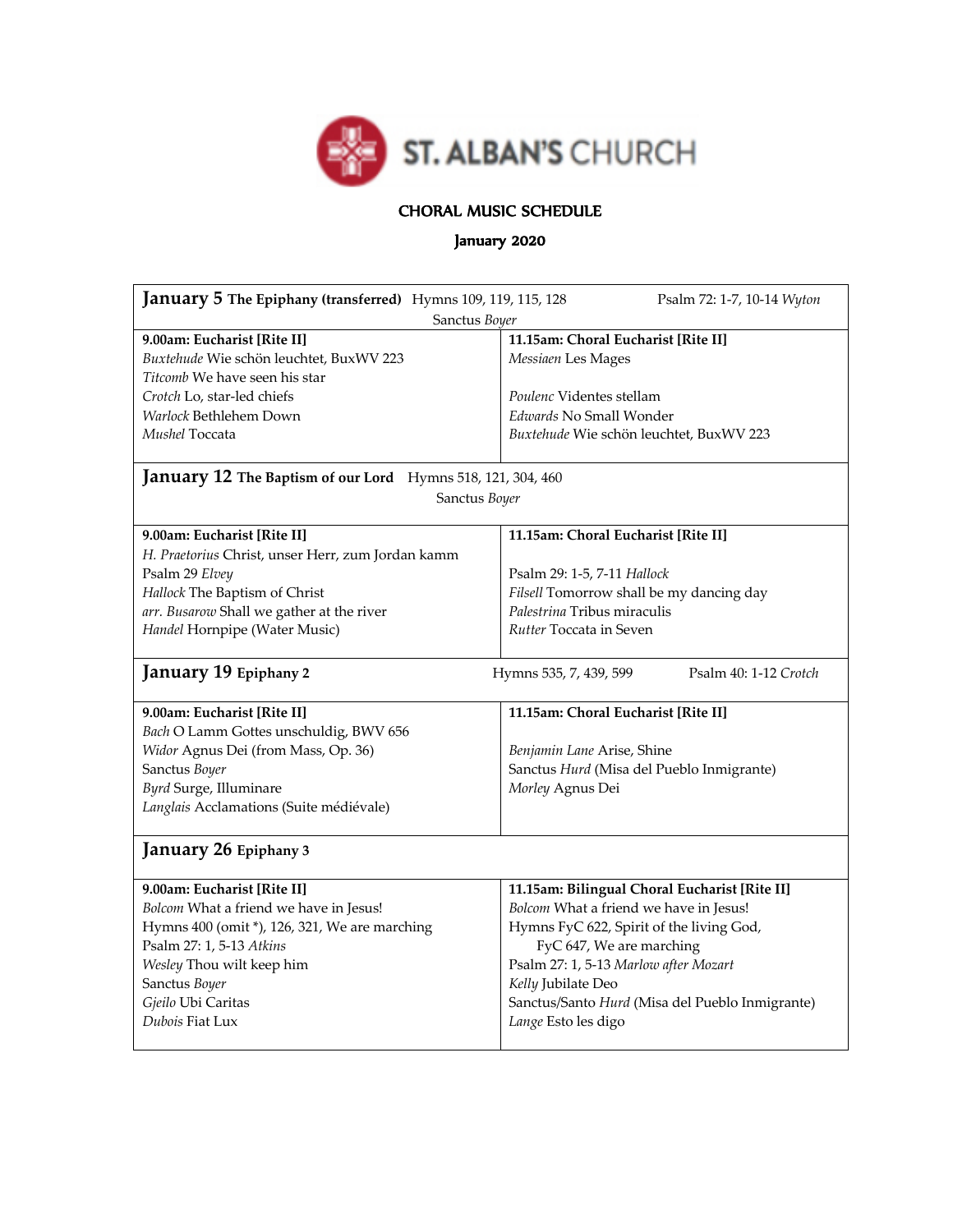## February 2020

| February 2 The Purification                              | Hymns 444, 499 (x2), 656, 556/7 v1-5<br>Psalm 84: Hymn 517         |
|----------------------------------------------------------|--------------------------------------------------------------------|
|                                                          | Sanctus: Grayson Warren Brown (LEVAS 255)                          |
|                                                          |                                                                    |
| 9.00am: Eucharist [Rite II]                              | 11.15am: Choral Eucharist [Rite II]                                |
| <b>Bach Purification chorale preludes</b>                |                                                                    |
| Stanford Nunc Dimittis in G                              | Tippett Nunc Dimittis                                              |
| Eccard When to the temple Mary went                      | Byrd Hodie beata virgo                                             |
| Stanford Postlude in D minor                             |                                                                    |
|                                                          |                                                                    |
| February 9 Epiphany 5                                    | Psalm 112: 1-9 Attwood<br>Hymns 372, 593, 488, 381                 |
|                                                          |                                                                    |
| 9.00am: Eucharist [Rite II]                              | 11.15am: Choral Eucharist [Rite II]                                |
| Mendelssohn Sonata 4, third movement                     | Mendelssohn Sonata 4, second and third movements                   |
| Carter God be in my head                                 | West O everlasting light                                           |
| McCarthy In your light                                   | Berger God be in my heart                                          |
| Mendelssohn Sonata 4, last movement                      |                                                                    |
|                                                          |                                                                    |
| February 16 Epiphany 6                                   | Hymns 594, 440, 312, 347                                           |
|                                                          |                                                                    |
| 9.00am: Eucharist [Rite II]                              | 11.15am: Choral Eucharist [Rite II]                                |
| Bach Settings of "Liebster Jesu"<br>Nares Psalm 119: 1-8 | Holst arr. Wills Venus, Bringer of Peace<br>Hallock Psalm 119: 1-8 |
|                                                          |                                                                    |
| Wright Prayer of St. Francis                             | Monteverdi Beatus vir                                              |
| Rogers Teach me, O Lord                                  | Gjeilo Ubi caritas                                                 |
| Mendelssohn Sonata 4, first movement                     |                                                                    |
| February 23 Last after Epiphany                          | Psalm 99 Stonex<br>Hymns 618, 137, 123, 410                        |
|                                                          |                                                                    |
| 9.00am: Eucharist [Rite II]                              | 11.15am: Choral Eucharist [Rite II]                                |
| Alain Petit Pièce                                        | Alain Intermezzo                                                   |
| Stanford Te Deum in B flat                               | Filsell The Transfiguration                                        |
| Boyer O nata lux                                         | MacMillan To My Successor                                          |
| Buxtehude Praeludium in C, BuxWV 138                     |                                                                    |
| February 26 Ash Wednesday                                | Hymns 143, 707, 149<br>Psalm 51: 1-18 Tone II.1                    |
|                                                          |                                                                    |
| 6:00pm: Eucharist [Rite II]                              | 7:30pm: Choral Eucharist [Rite II]                                 |
|                                                          | Pärt Mein Weg hat Gipfel und Wellentäler                           |
| Webbe Agnus Dei (sung by the choristers)                 | Hallock Psalm 103: 8-14                                            |
|                                                          | Wesley Wash me thoroughly                                          |
|                                                          | Sanctus: S122                                                      |
|                                                          | Lotti Miserere                                                     |
|                                                          | Pachelbel Erhalt uns, Herr                                         |
|                                                          |                                                                    |
| Rev'd. Geoffrey M. St J. Hoare Rector                    | <b>Matthew Steynor Director of Music</b>                           |
|                                                          |                                                                    |